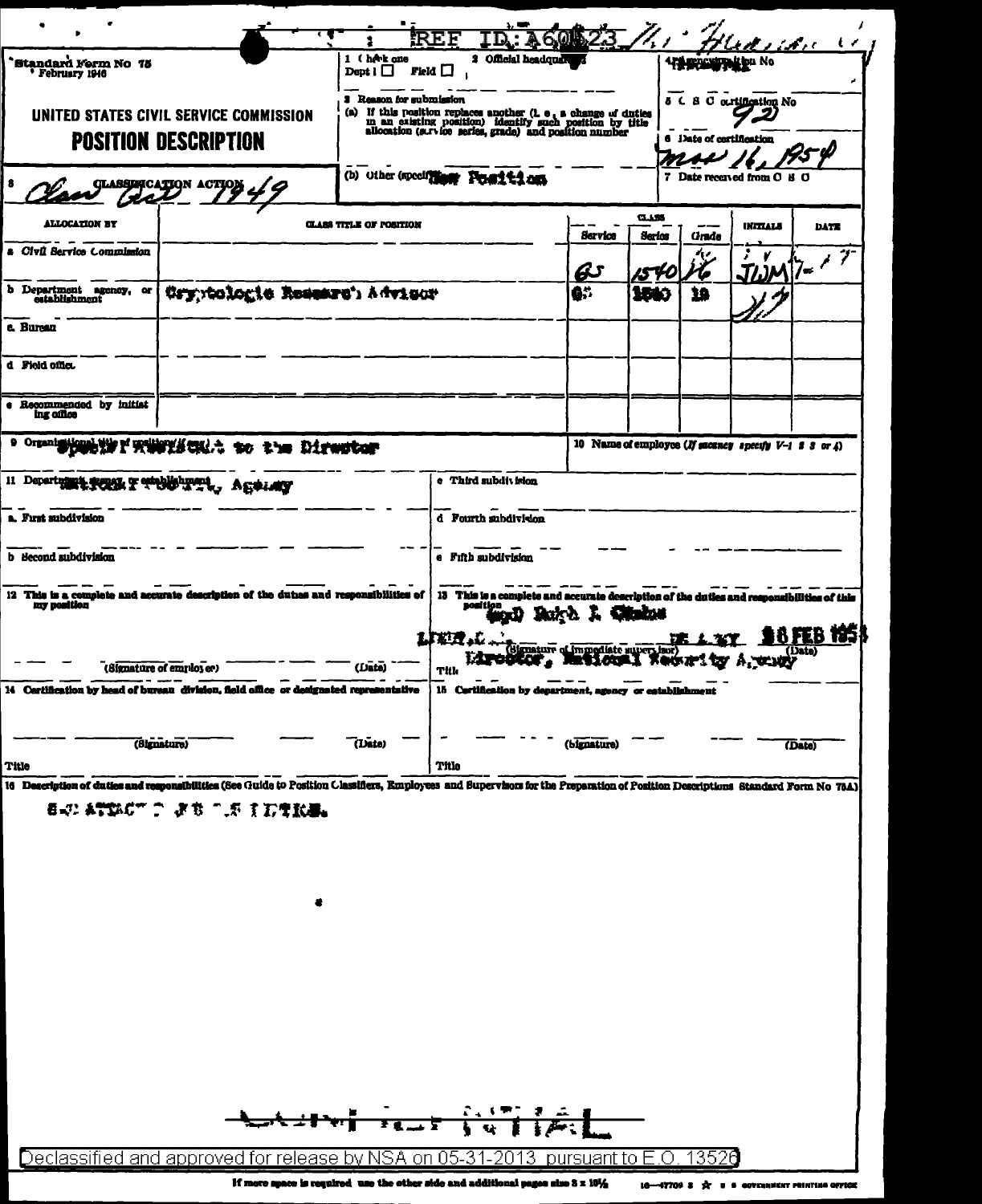### **REF ID:A60523 DENTIL**

#### SPECIAL ASSISTANT TO THE DIRECTOR

#### DUTIES AND RESPONSIBILITIES:

As the Cryptologic Research Advisor is the principal consultant to the Director, National Security Agency concerning the technical and exploitational aspects of all eryptologic activities. These activities encompass two very broad fields of endeavor, communications intelligence and communications security, and involve several unrelated technical, professional and scientific fields and programs which demand continued "pioneering" effort to keep abreast of advancements in the fields. Renders technical advice and assistance to the Director, staff divisions and operating offices in the formulation and execution of the broad ever-all plans and programs of the National Security Agency and in the technical equirol and coordination of all activities. Is responsible for studying and evaluating the overall programs in terms of gurrent and new technical tactical and strategic information for the purpose of recommending to the Director changes in programs which may be justified by any changes in trends or by the results of advances in the communications electronic field brought about by the research being carried on by various government agencies, universities and industrial laboratories. Investigates new discoveries with a view towards applying such discoveries or modifications thereof to the accomplishment of communications security and communications intelligence production programs.

#### HELP PROVIDED BY GUIDES:

Follows broad agency policy directives and regulations and is guided by past and current technical successes and accomplishments, but the present and advancing sophistication of the science of communications security and communications intelligance on a world-wide basis is such as to require cognizance of advances in these very broad fields and the ability to consider and apply this knowledge as guidelines in the solution of specific problems as well as in the continuing advancement of the art.

#### NELP PROVIDED BY SUPPRVISCE.

Works under general administrative direction of the Director of the Agency acting independently on all scientific and technical matters. Receives no technical direction from higher echelons within the Agency.

Ĵ.

٠

j

潮

#### **CRICINAL THINKING DONE:**

A,

v.

ほく

Is responsible for initiating ideas and investigating and advancing techniques and programs in hitherto unexplored lines in a variety of scientific fields, especially the very broad field of communications-electronics, in order to advance the work of the Agency and to insure that the communications of the United States Armed Forces are the most secure in the world and the maximum production of communications intelligence.

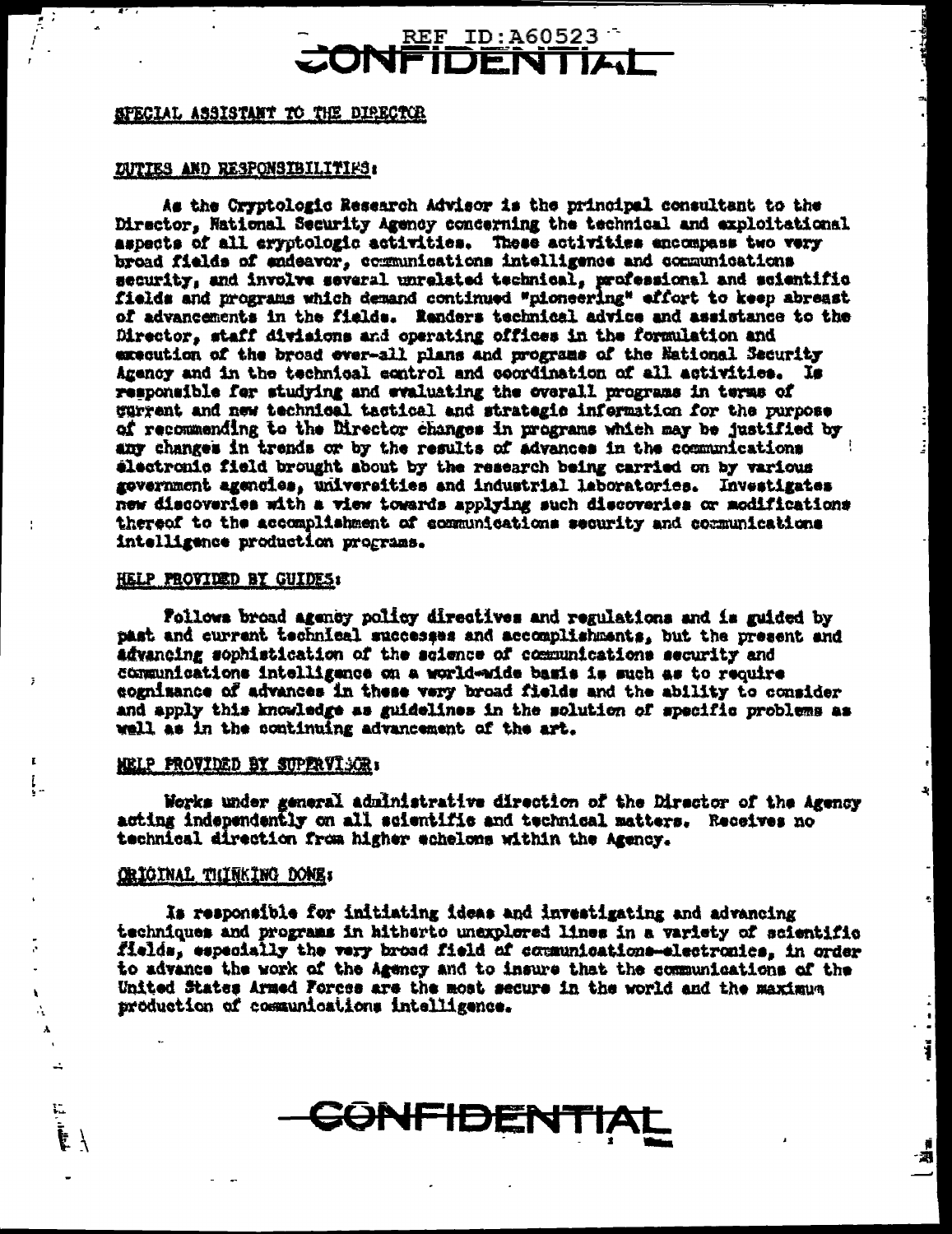## **REF ID: A60523 DENTIAL**

#### PERSONAL WORK CONTACTS:

Farticipates in high-level esumittee and conference work for coordinating sammunications intelligence and communications security activities within the Agency and with the requirements of ecoperating groups cutside the Agency; initiates and maintains relationships with professional, technical and seientific personnel of highest professional reputation and standing to secure information and assistance needed in solving eryptologic problems; maintains slose technical liaisen with Service Cryptologic Agencies and with other Agencies and governments and is recognised as an outstanding authority in the field of errotology.

#### THE EXTENT TO WHICH DECISIONS AND JUDGMENTS MADE ARE CHECKED OR REVIEWED:

Advice, desisions and opinions are accepted as technically sound and valid and have considerable influence on national and international policies and agreements as well as on programs of the Mational Security Agency. Any review is in terms of administrative policies, budgetary and manpower considerations.

#### THE DIPORTANCE AND EFFECTS OF WORK DONE:

The functions and programs of the Agency are of vital importance to and afe an integral part of the Mational Defense programs.

#### SUPERVISORY RESPONSIBILITIES:

Exercises no direct supervision, but recommendations, policies, plans and programs originated by the Research Advisor affect and control the efforts of several thousand personnel through the agency.

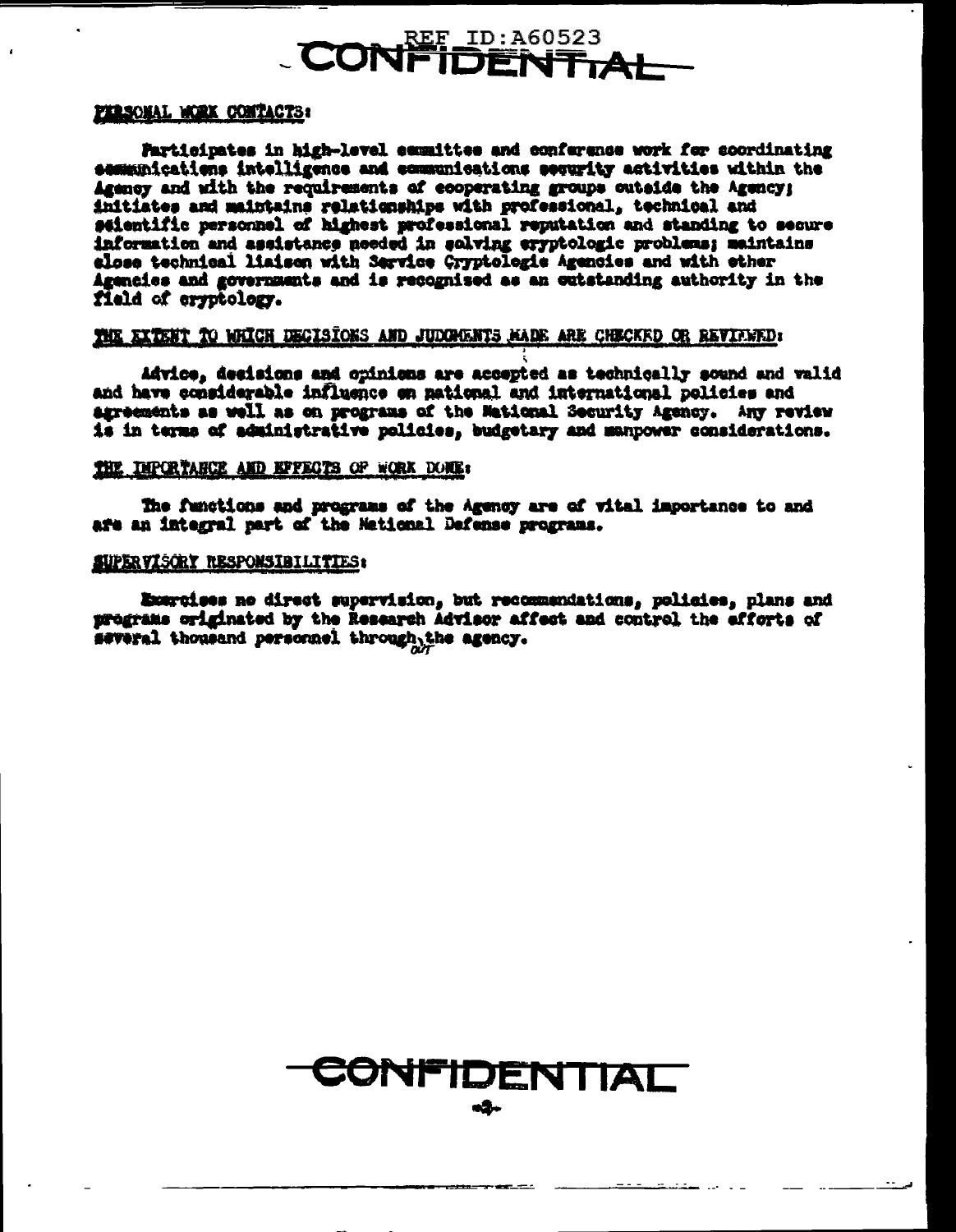

#### National Security Agency

Cryptalogic Research Advisor Vacandy

03-1540-18

#### **BACKGROUND:**

ļ.

The scientific advancements in the broad field of communications, and the importance of this field to world security, place increasingly complex denands upon the Mational Security Agency in the accomplishment of its missions in the Communications Intelligence, Communications Security, and Research and Development fields. These rapid advancements and the graater importance of this mission were recognised by the recent Fresidential Executive Directive abolishing the Armed Forces Security Agency and reconstituting the organisation as the Mational Security Agency. To efficiently and effectively accomplish the expanded mission, it is essential to attract and retain recognized authorities in the professional and soientific fields and to equitably compensate these authorities for their services. The present compression within the Agency at the GS-15 level does not meet this regulrement. The attached position description generally outlines the scope of this highly technical mission but does not disclose semp of the highly classified programs which are undertaken by this Agency.

#### **GIALIFICATIONS REQUIREMENTS:**

The insumbent af this position must possuse outstanding qualifications in the field of aryptology. He must possess entstanding ability to scnoeive and initiate programs which will insure that the Agency not only keeps abreast of the advancing sophistication of the science of cryptology on a world-wide basis. but also continues the advancement of the art. He must also possess top recogmition in this field to ebtain technical assistance and cooperation in the various fields of endeavor.

#### **STALUATION:**

The incurbent of this position will be the top eryptologic advisor in this highly technical and apecialized field, supporting the security measures of the nation and the world. In addition to the importance of this position, the extremely complex and unprecedented nature of the work appears to warrant alloeation to the proposed grade of GS-18. It is recommended, therefore, that the Eivil Service Commission concur in this recommendation and submit the position to The President for final action.

> **WILMA FLYAN** Chief, Civilian Peattion Classification Section National Security Agency

# CONFIDENTIAL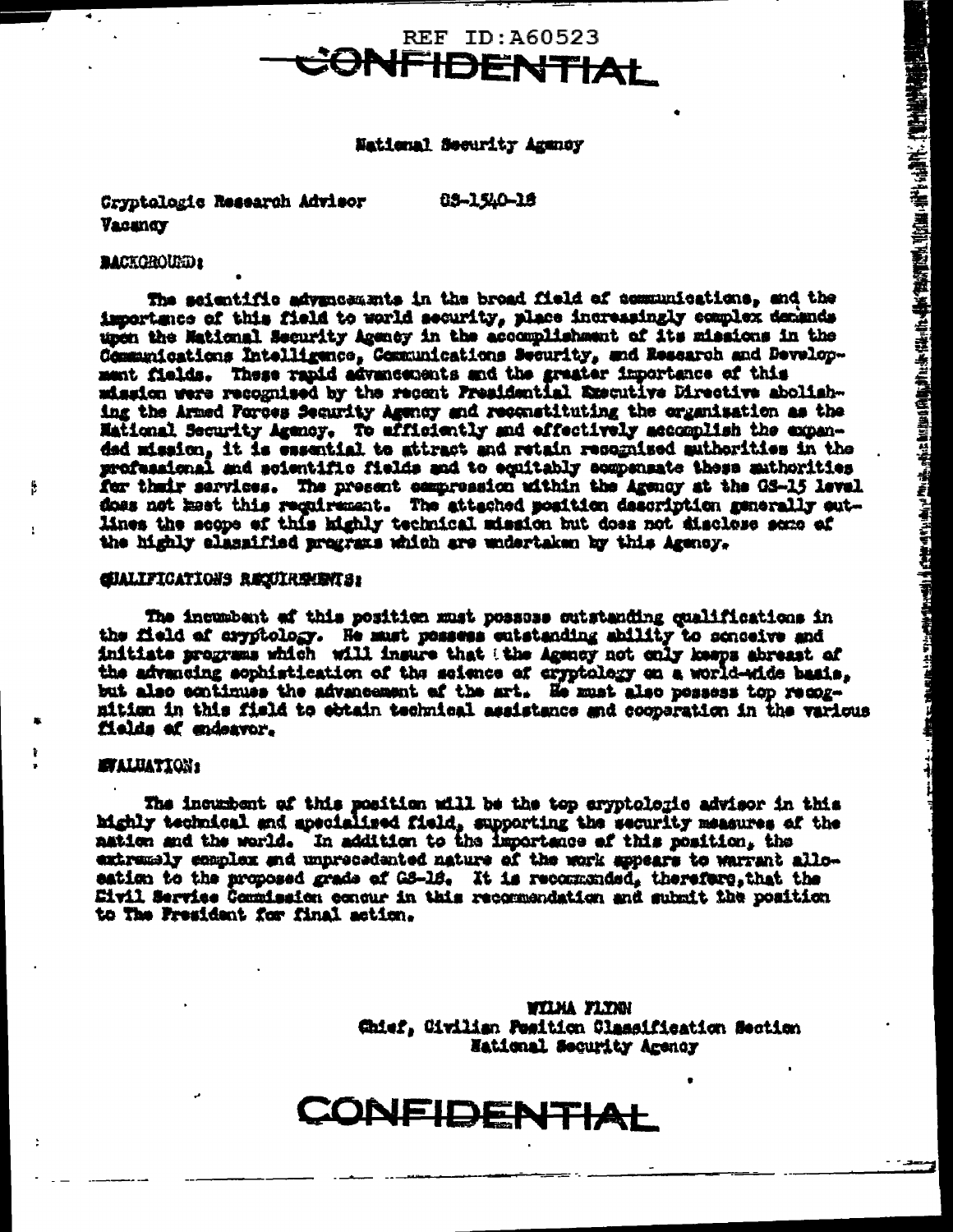$\overline{\phantom{a}}$ 

 $\bullet$ 

# **MATIONAL SECURITY AGENCY**

 $\bullet$ 

 $\mathbf{v}^{\dagger}$ 

 $\Delta$ 

 $\ddot{\phantom{0}}$ 

## Civilian Supergrade Positions

|                                                                                                                                                                                                                                                                                                                                                                                                                                                                                                                                  |                            | Proposed     |              |  |
|----------------------------------------------------------------------------------------------------------------------------------------------------------------------------------------------------------------------------------------------------------------------------------------------------------------------------------------------------------------------------------------------------------------------------------------------------------------------------------------------------------------------------------|----------------------------|--------------|--------------|--|
| Position                                                                                                                                                                                                                                                                                                                                                                                                                                                                                                                         | <b>Organization</b>        | Grade        | Authorized   |  |
| Chief Communications Scientist. Serves as the<br>Deputy Director for Research and Development<br>in the exercise of management and operational<br>and technical control of cryptologic research<br>and development vested in the Director of the<br>National Security Agency.                                                                                                                                                                                                                                                    | R/D                        | $08 - 18$    | 08-18        |  |
| Cryptologic Research Advisor. Serves as<br><b>Special Assistant to the Director of the Agency</b><br>and is responsible for advising the Director<br>and Deputy Directors (Military - rotating between<br>the services) concerning the technical and<br>exploitational aspects of cryptologic activities<br>bf the Agency. Studies and evaluates the over-<br>All program for the purpose of recommending<br>changes justified by any changes in trends or by<br>results in advances in the cryptologic field.                   | Spec. Asst.<br>to Director | GB-18        | 08-18        |  |
| thief Cryptanalyst. Serves as Technical<br>lirector of a large organization responsible<br>for all specialized classified communication<br>ictivities of the Armed Forces.                                                                                                                                                                                                                                                                                                                                                       | PROD                       | $08 - 18$    | <b>GB-16</b> |  |
| {communications Scientist. Responsible for the<br>erformance of communication security functions<br>inder the cognizance of the National Security<br>Agency. This includes the establishment and<br>promulgation of the communications security<br>foctrine, policy, techniques and instructional<br>material of the Armed Forces.                                                                                                                                                                                               | <b>CONSEC</b>              | <b>GS-17</b> | 0            |  |
| Chief Physical Science Administrator. Assistant<br>Director, Research and Development, directs the<br>research and development activities, the purpose<br>of which is to augment the ability of the National<br>Security Agency to perform its mission rapidly,<br>thoroughly and economically. This involves work<br>in several professional fields, including elec-<br>tronics, physics, medhanical and electrical en-<br>gineering, mathematics, cryptology, and a variety<br>of related fields, encompassing basic research, |                            |              |              |  |
| applied research, and pioneer development.                                                                                                                                                                                                                                                                                                                                                                                                                                                                                       | E/D                        | $0S-17$      | $CS - L6$    |  |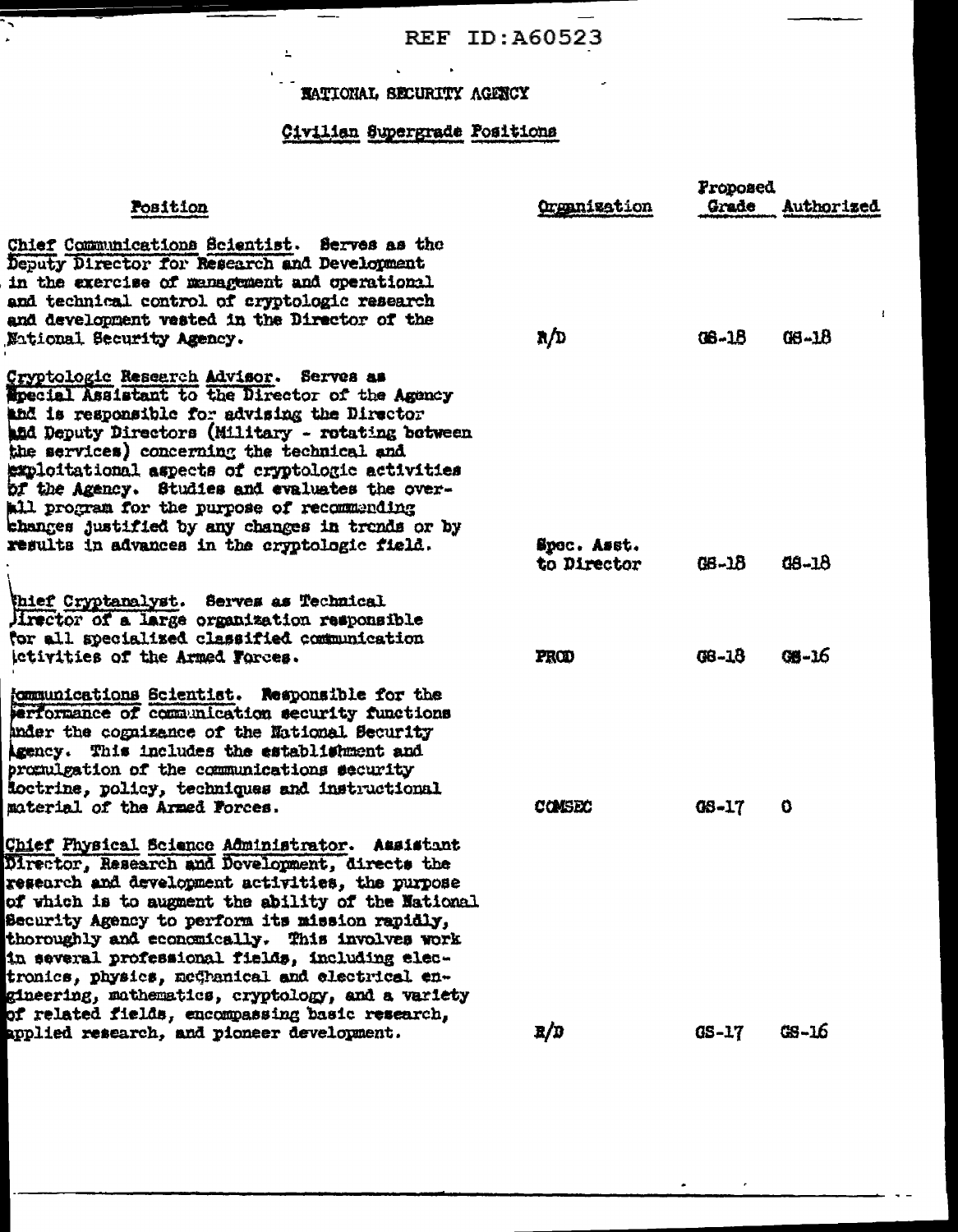$\cdot$  .

П.,

 $\mathbb{Z}$ 

| <b>REF ID: A60523</b>                                                                                                                                                                                                                                                                                                                                                                                                                                    |              |                     |                               |
|----------------------------------------------------------------------------------------------------------------------------------------------------------------------------------------------------------------------------------------------------------------------------------------------------------------------------------------------------------------------------------------------------------------------------------------------------------|--------------|---------------------|-------------------------------|
|                                                                                                                                                                                                                                                                                                                                                                                                                                                          |              | Proposed            |                               |
| Position                                                                                                                                                                                                                                                                                                                                                                                                                                                 | Organization | Grade               | Authorized                    |
| Communications Specialist. Responsible for pro-<br>viding the technical continuity in the current<br>and long-range planning of the cryptologic<br>activities of the Agency.                                                                                                                                                                                                                                                                             | P/P          | $C8 - 17$           | 0                             |
| Cryptanalyst. Serves as one of two Agency<br>cryptenalytic authorities in a large organi-<br>zation, with responsibility for planning, coor-<br>dinating and directing the Agency specialized<br>cryptanalytic program, and for the suspension and<br>termination of various phases of vork.                                                                                                                                                             | PROD         | 65-17<br>$G6 - 1.7$ | é<br>4<br>۰<br>$08 - 16$<br>ţ |
| п.<br>Physical Science Administrator (Research). Serves<br>as Chief of Office for Research, exercising tech-<br>nical control and guidance over the activities<br>of a research group composed of an Engineering<br>Research Division, Mathematical Research Division,<br>and Physical Research Division, investigating<br>areas having actual or potential value in meet-<br>ing the special requirements of cryptologic equip-<br>ment and techniques. | R/D          | $0.5 - 16$          | O                             |
| Physical Science Administrator (Development).<br>Berves as Chief of Office for Development, exer-<br>cising technical control and guidance over<br>development activities, including the conduct<br>and control of projects for development of<br>cryptologic equipment and methods, and involves<br>work in several scientific and technical subject<br>matter fields.                                                                                  | R/D          | $08 - 16$           | o                             |
| Comptroller. Responsible for analyzing and<br>evaluating command programs to facilitate the<br>accomplishment of objectives within available<br>resources in the performance of accounting.<br>budgeting, auditing, management analysis, and<br>reporting functions to aid in the most effective<br>utilization of personnel, equipment, and funds.                                                                                                      | COMP         | $66 - 16$           | $\mathbf o$                   |
| Cryptanalyst (Security). As the Chief Security<br>Analyst, recommends new cryptosecurity and<br>physical security policies, and directs the imple-<br>mentation in the services of established policies<br>in these fields.                                                                                                                                                                                                                              | COMSEC       | $08 - 16$           | $\bullet$                     |
| Cryptologic Statistician. Is responsible for<br>determining the feasibility of applying analytical<br>machine processing equipment and techniques in<br>the solution of problems, advising on such<br>application, and devising and developing approp-<br>riate methods for the use of the equipment.                                                                                                                                                    | PROD         | $66 - 16$           | $\mathbf Q$                   |

 $\frac{1}{1.5}$ 

 $\sim 1$ 

 $\frac{1}{2}$